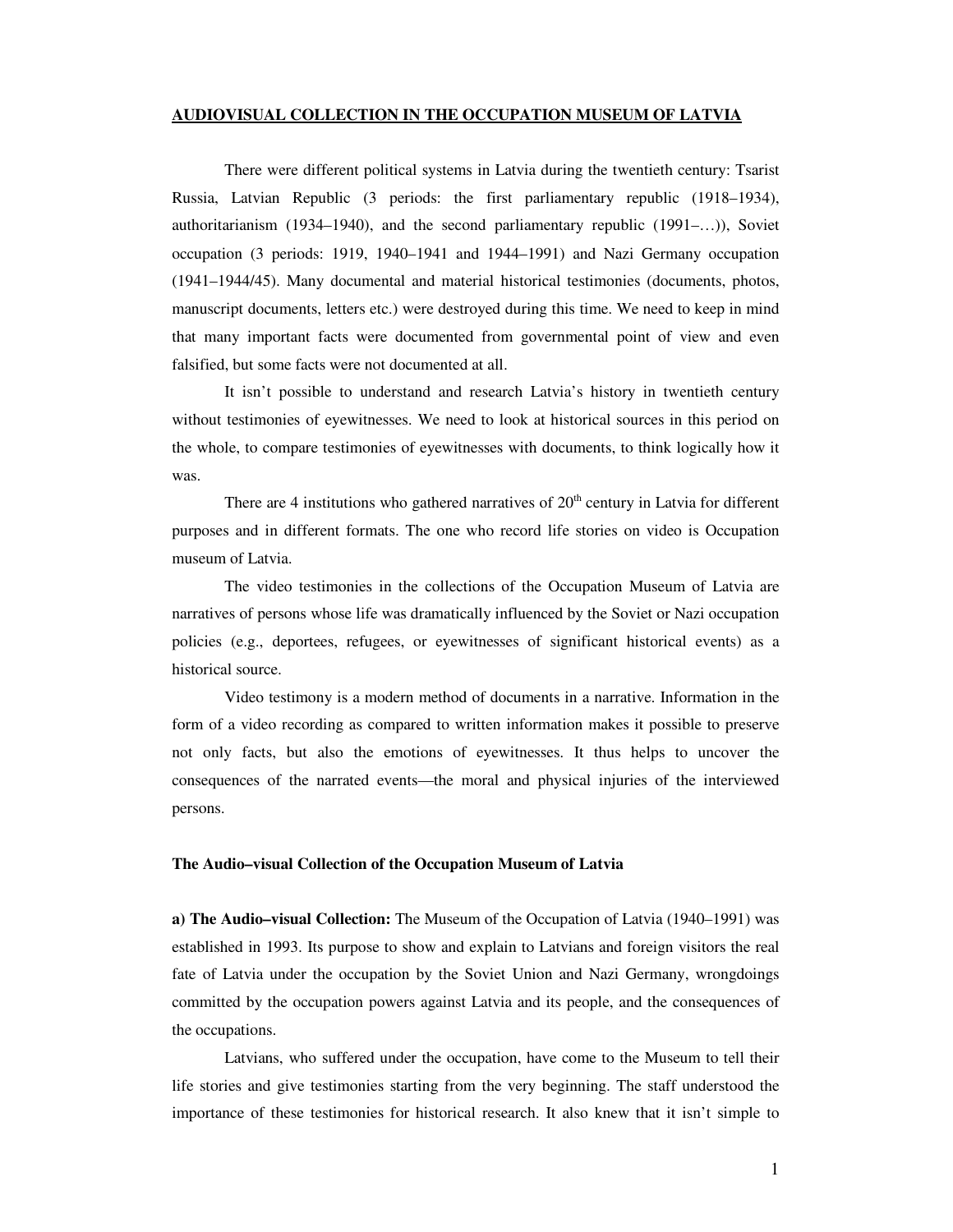record the video testimonies and to obtain long-suppressed information because of its forbidden nature. The Museum hired a specialist, director and operator of historical films, Andrejs Edvins Feldmanis, to do this work.

Work was started thanks to the initial support of the Soros Foundation in Latvia. At present the Audio-visual collection works with two filming groups. The expeditions take place regularly. There are more people who could give testimonies, but our group is too small to interview them all. Therefore, our priority is to record people who are over 80 years old and whose testimonies contain information for the Museum's current research. The interviewees are from different nationalities.

Two years ago we collected a large number of testimonies thanks to financial support by the European Commission. We could record more people's life stories than had been possible before.

Up to now (1 September 2007) 1570 video testimonies of total length of approximately 2770 hours (0.5–11 hours each) have been professionally recorded. Almost every video testimony is so significant that we could make a documentary on its basis.

*The selection of interviewees*. We find the interviewee in different ways:

- 1) they sign on by themselves in the Museum (letter, telephone);
- 2) persons recommended by their friends, other interviewees, their children, their region history researcher etc.;
- 3) we ask the council of parish or town and the associations of the repressed people to send us the register with a person's names, addresses, phone numbers who live locally;
- 4) persons who we look for during the Museum's research work, (this person could be mentioned in some article in newspaper or magazine, in archive document etc.).

After every interview, the interviewer, video operator, interviewee sign a video testimony act, which determines the utilization of this testimony and possible restrictions.

During the expedition we also collect significant artefacts, documents and photo materials. We note the history of the given things and the descriptions of photographs. Sometimes we take photograph stave with us to take copies from important photographs for the Museum.

In the Museum we do further processing of the video testimony—summarising, deciphering (extracting information in 14 categories) and recording in the registry book. From this, a researcher can easily determine the main themes, people, and geographical places in the interview. The entries are made in the order of recording, so everybody can find them in the interview and understand the context.